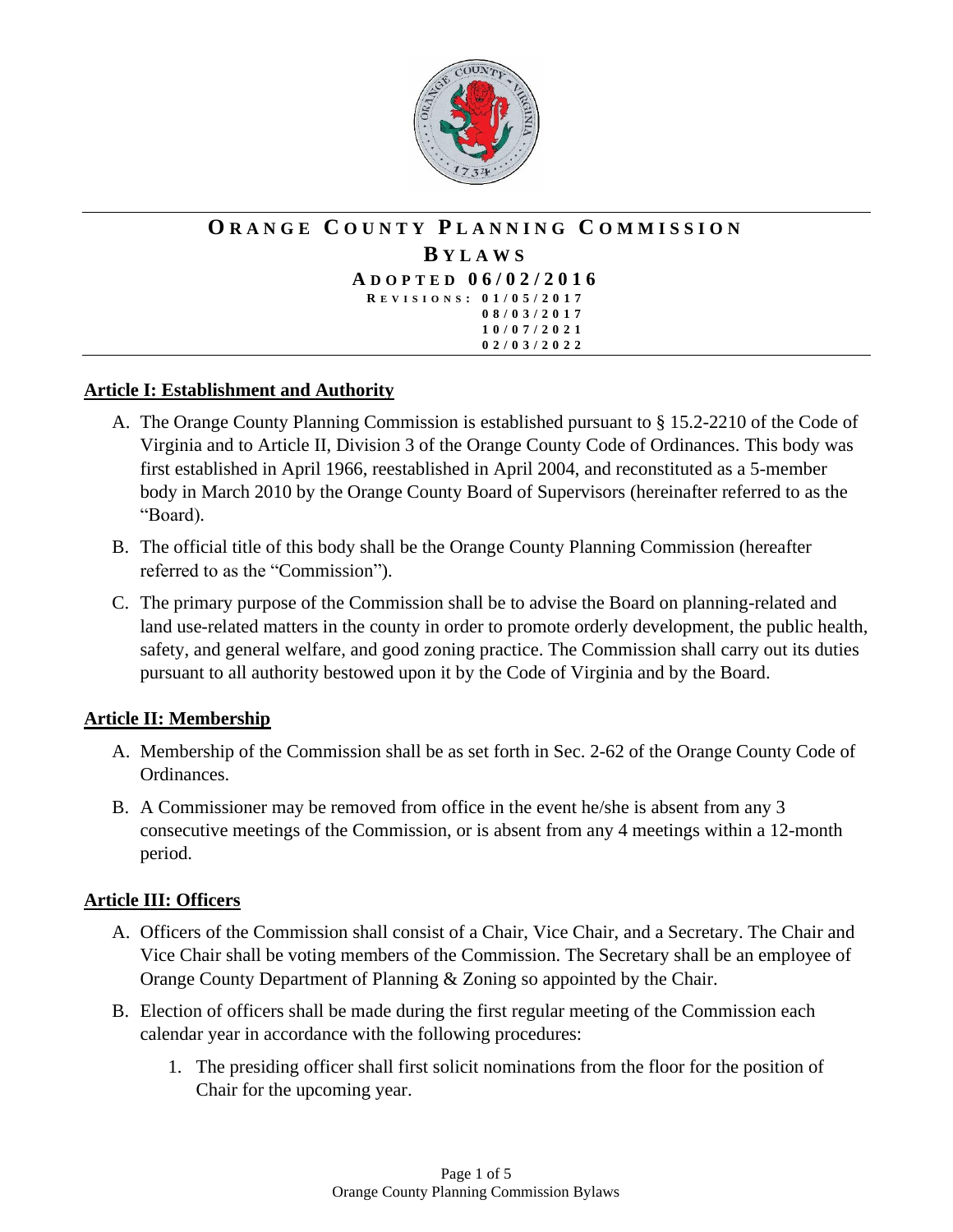- 2. Any Commissioner, after being recognized by the presiding officer, may make 1 or more nominations and discuss his or her opinions on the qualifications of the nominees.
- 3. When all nominations have been made, the presiding officer shall close the floor to nominations and call for a vote.
- 4. The presiding officer shall solicit votes for each nominee in the order nominated. Each member may cast 1 vote per nominee.
- 5. The candidate receiving the majority vote of the Commission shall be declared elected. A majority of voting members shall be required to elect the Chair for the upcoming year.
- 6. The newly-elected Chair shall take office immediately and repeat the nomination and election procedures in order to elect a Vice Chair.
- 7. Upon election of the Vice Chair, the Chair shall then appoint a Secretary for the year.
- C. Officers shall serve until the election of officers is concluded during the first regular meeting the following year, or until his/her term expires, whichever occurs first.
- D. Any mid-year office vacancy shall be filled immediately during the next regular meeting by the above procedures.
- E. The Chair shall:
	- 1. Preside at all meetings of the Commission;
	- 2. Appoint special and standing committees, for which he/she shall serve as an ex officio member;
	- 3. Rule on all procedural/parliamentary matters and questions, including requests for remote participation pursuant to Article IX. Such rulings may be reversed by a vote by all other Commissioners present;
	- 4. Have the authority to speak, make motions, and vote on all matters, unless otherwise recused;
	- 5. Establish time limits for all presentations and other public input made to the Commission;
	- 6. Sign and authenticate official documents of the Commission;
	- 7. Correspond with the Board on behalf of the Commission; and
	- 8. Carry out other duties assigned by a majority of the Commission.
- F. The Vice Chair shall:
	- 1. Assume the full powers of the Chair in his/her absence or inability to act; and
	- 2. Carry out duties assigned by a majority of the Commission.
- G. The Secretary shall:
	- 1. Ensure that attendance is recorded at all meetings;
	- 2. Supervise the keeping of the minutes of the Commission;
	- 3. Provide notice to all members of all meetings;
	- 4. Prepare agendas for all meetings;
	- 5. Maintain official records of the Commission;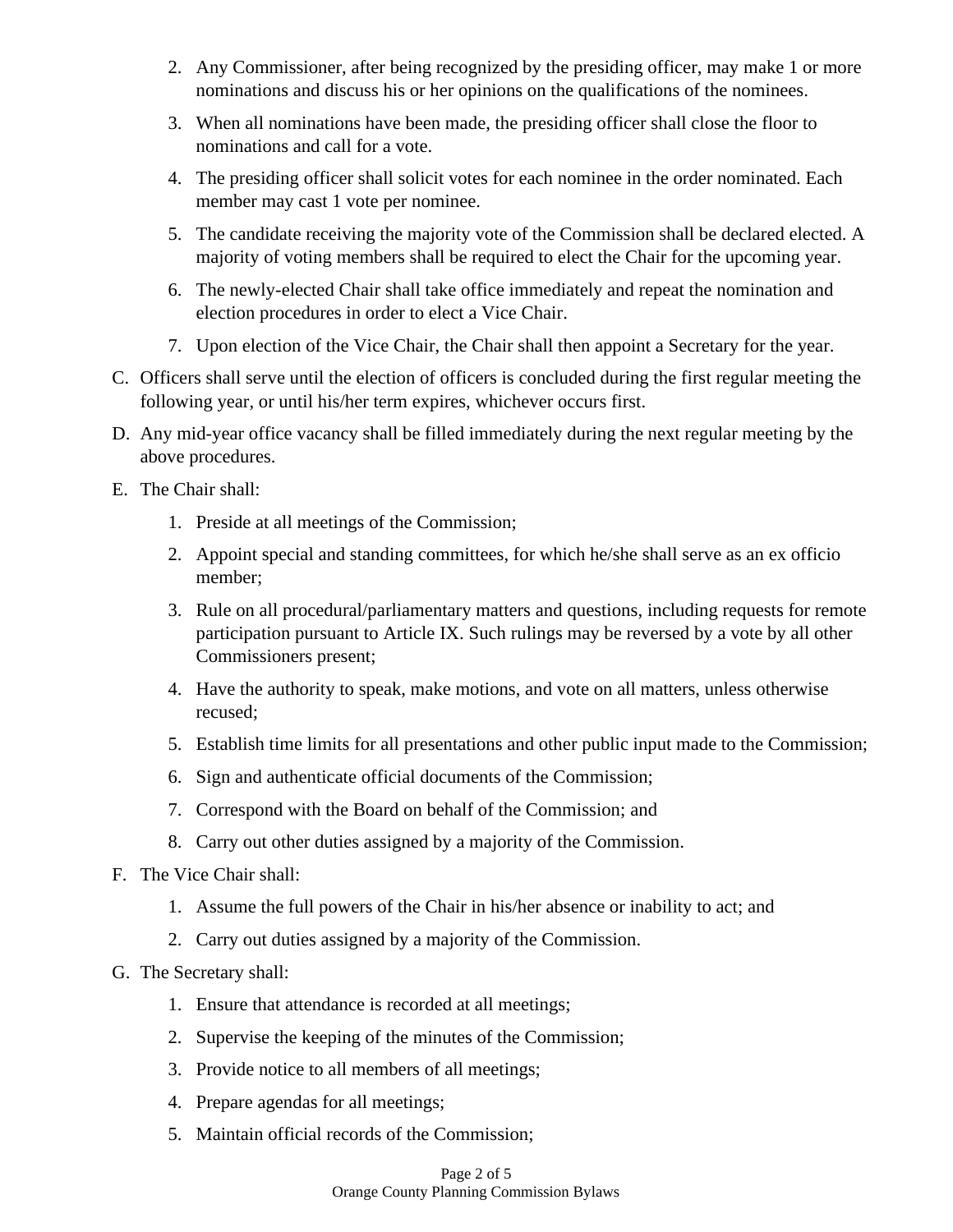- 6. Handle any funds that may be allocated to the Commission;
- 7. Coordinate all official correspondence of the Commission;
- 8. Provide legal notice to the public for all meetings and public hearings; and
- 9. Provide information to the Board related to all Commission actions and recommendations, including their annual report as required by the Code of Virginia.

## **Article IV: Meetings, Generally**

- A. The Commission shall hold regular meetings at 6:00 p.m. on the first Thursday of each month. An alternative meeting time/date of 6:00 p.m. on the third Thursday of each month shall be reserved to be used as needed. Unless otherwise announced and advertised, all meetings shall be held in the Public Safety Building, Board Meeting Room located at 11282 Government Center Drive, Orange, Virginia 22960. The Commission's meeting schedule shall be maintained on the County's website.
- B. Special meetings may be called by the Chair or by 2 Commissioners upon written request to the Secretary, pursuant to the procedural requirements of § 15.2-2214 of the Code of Virginia.
- C. A majority of the Commission membership shall constitute a quorum. Official actions may not be taken at a meeting without a quorum.
- D. Commissioners shall notify the Chair or the Secretary of their pending absence from a meeting at least 24 hours prior to the meeting, unless due to an emergency.
- E. The Secretary, in conjunction with the Chair, shall generally finalize meeting agendas at least 5 calendar days prior to a given meeting. Once the agenda for a given meeting has been finalized, the Secretary shall transmit copies of the agenda and all related materials to the Commission for their review prior to the meeting date. These materials shall also be posted on the county's website for public review and made available in the Department of Planning & Zoning.
- F. Any meeting may be cancelled by the Chair, or Vice-Chair on behalf of the Chair, if situations are present (e.g. weather) which would make travel to or from the meeting hazardous. In such circumstances, all hearings and other materials previously advertised shall automatically be rescheduled for the next meeting (either the first or third Thursday, whichever occurs first), as described in subsection 'A' above.

## **Article V: Conduct of Business**

- A. The agenda for regular meetings shall be generally arranged as presented below. The order of business may be modified by the Chairman or Secretary to facilitate the conduct of business.
	- 1. Call to order and determination of quorum
	- 2. Approval of agenda
	- 3. Discussion/approval of minutes of prior meetings
	- 4. General public comment
	- 5. Work session items
	- 6. Old business/Committee reports
	- 7. Public hearing items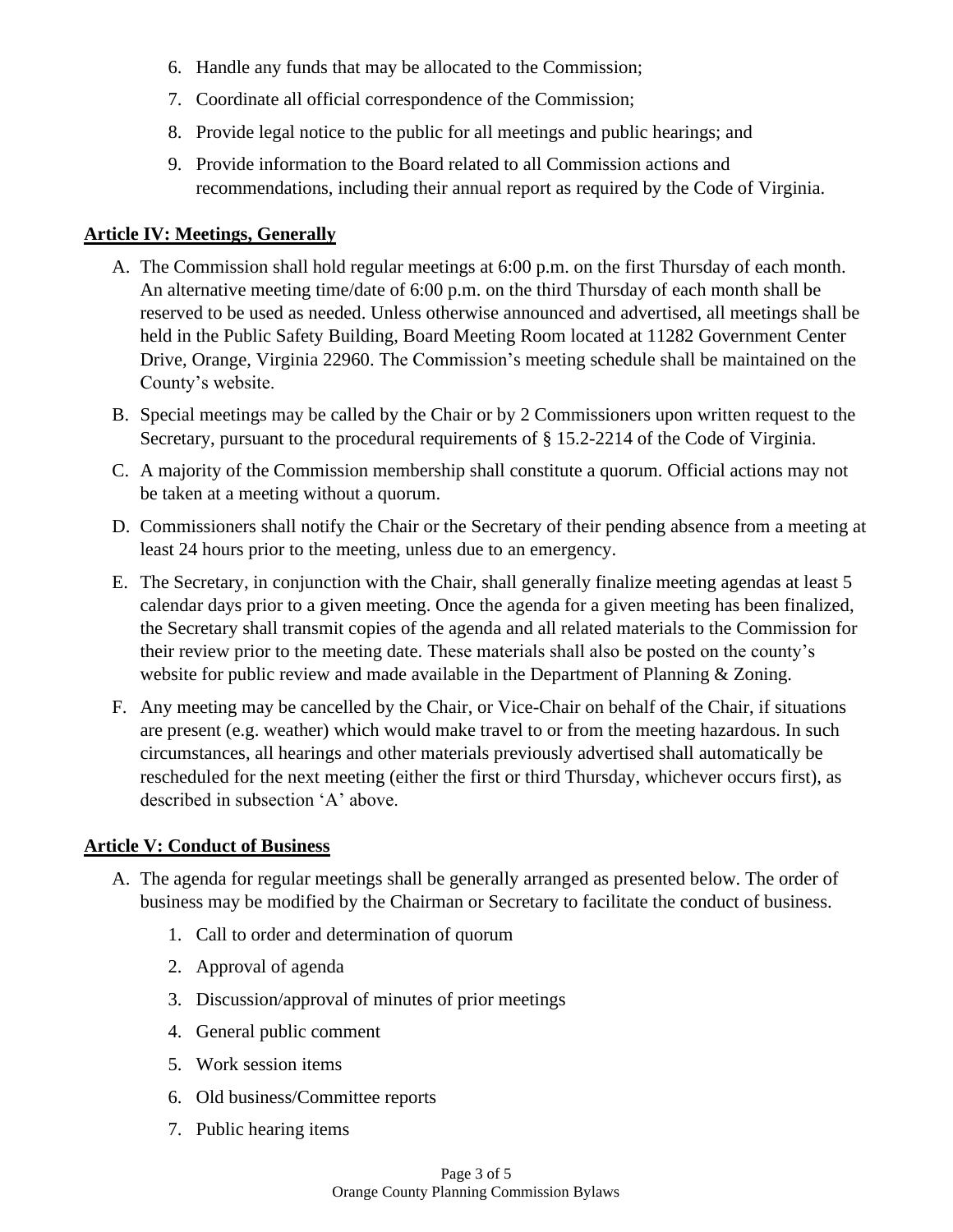- 8. New business
- 9. Commissioner comments/reports

a. Updates on community outreach activities

- 10. Consensus regarding next meeting date
- 11. Adjournment
- B. Meetings shall be generally conducted in accordance with the most recent edition of *Robert's Rules of Order*, but the Chair shall be ultimately responsible for conducting meetings, establishing procedures, and controlling the course of business. Failure to strictly comply with *Robert's Rules of Order* shall not invalidate any actions of the Commission.
- C. The Chair shall be responsible for maintaining order and decorum throughout each meeting, and may take any action necessary to do so, including stopping a presentation, ordering a recess, refusing to recognize a speaker, ordering that a matter be deferred to the next meeting, or any other appropriate action.
- D. The course of business for public hearings shall be controlled by the Chair.

### **Article VI: Voting on Matters**

- A. Unless otherwise required, an affirmative vote of at least a majority voting on an item shall be necessary to represent an official action or recommendation of the Commission. In the event any motion does not obtain an affirmative majority vote, that particular motion fails and no action is taken on it.
- B. A tie vote shall be a rejection of the motion presented. Up to 2 additional motions pertaining to the matter at hand may be introduced after this initial tie vote. No Commissioner may make more than 2 motions on any particular matter, and there shall be no more than 3 total motions on said matter. In the event of deadlock, the Chair may order the deferral of the item until the next meeting or when the full membership will be present. Alternatively, if the matter at hand does not receive an affirmative majority vote after 3 separate motions, it shall be considered a denial of said matter.
- C. The Chair may utilize either a general voice vote or an individual roll call vote on all matters required for action by the Commission.

#### **Article VII: Bylaw Amendments**

A. These Bylaws may be amended by a majority affirmative vote by the Commission, provided each member is given a 30-day notice of the proposed amendments. This notice requirement may be waived with a 4/5 majority affirmative vote.

### **Article VIII: Effect of Enactment**

- A. Nothing in the foregoing Bylaws shall be deemed as invalidating any official business transacted by the Commission prior to the adoption of these Bylaws.
- B. Unless otherwise required by the Code of Virginia or by the Orange County Code of Ordinances, failure to strictly adhere to these Bylaws shall not be utilized to invalidate any action taken by the Commission.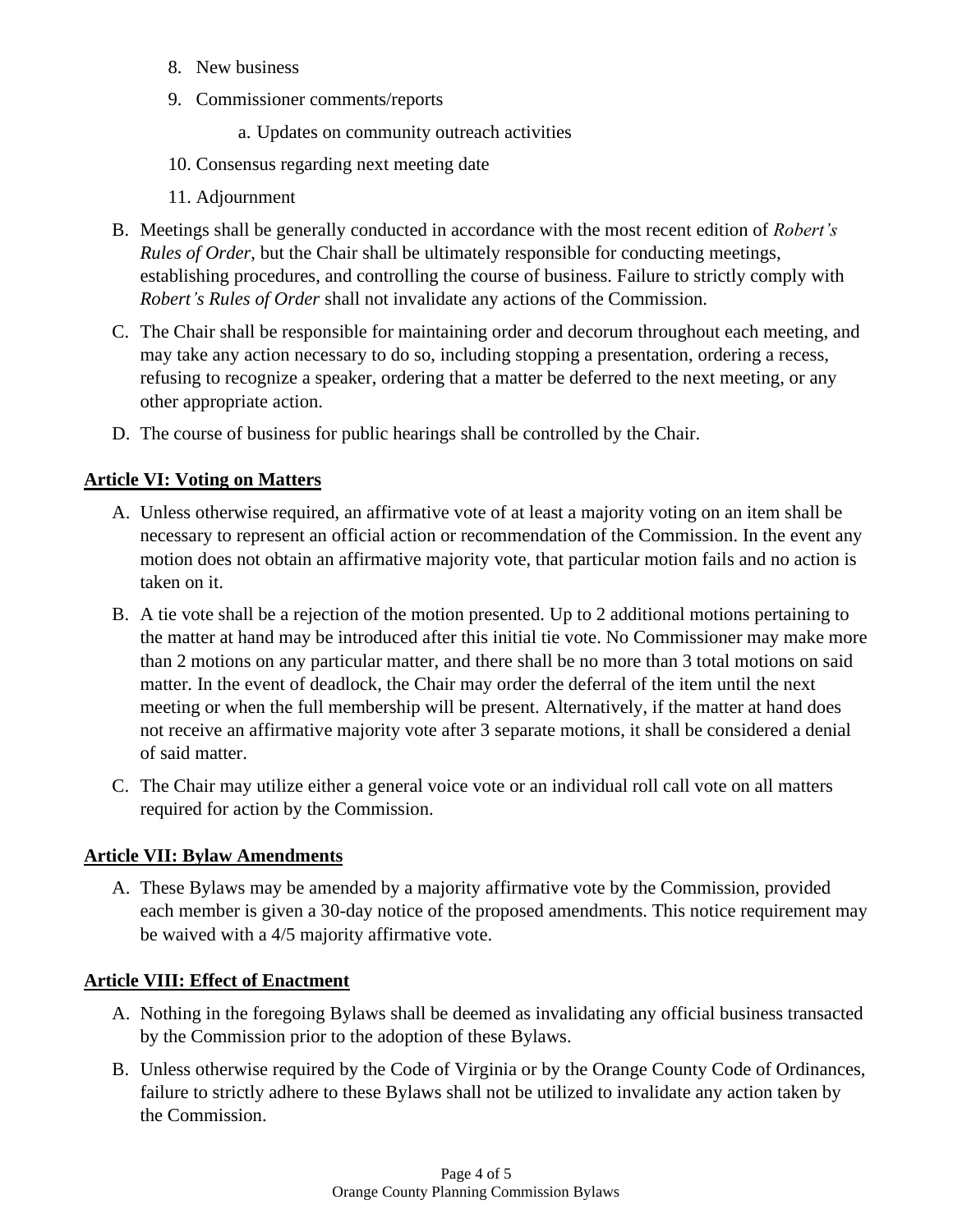## **Article IX: Remote Participation in Meetings**

- A. Individual Commissioners may participate in meetings of the Commission by electronic communication means from a remote location that is not open to the public, provided that such participation is approved by the Chairman (or by the Commission, pursuant to Article III(E)(3)). Such participation shall comply with this Article and § 2.23708.2 of the Code of Virginia.
- B. On or before the day of a meeting, a Commissioner desiring to participate remotely shall notify the Chairman of the Commission that:
	- a. Such Commissioner is unable to attend the meeting due to:
		- (i) a temporary or permanent disability or other medical condition that prevents the Commissioner's physical attendance (in which case, the minutes shall record this basis for remote participation, but need not record the exact nature of the disability or medical condition); or
		- (ii) a family member's medical condition that requires the member to provide care for such family member, thereby preventing the member's physical attendance (in which case, the minutes shall record this basis for remote participation, but need not record the exact nature of the family member's disability or medical condition); or
	- b. Such Commissioner is unable to attend the meeting due to a personal matter (in which case, the Commissioner shall identify, with specificity, the nature of the personal matter; and the Commission shall include in its minutes the specific nature of the personal matter cited by the Commissioner). However, participation by a Commissioner pursuant to this subdivision b shall be limited each calendar year to two meetings or 25 percent of the meetings held per calendar year rounded up to the next whole number, whichever is greater.
- C. An individual Commissioner may participate from a remote location only if a quorum (3 members) of the Commission is physically assembled at the primary or central meeting location, and the Commission has made arrangements for the voice of the remote participant to be heard by all persons at the primary or central meeting location.
- D. The location from which a Commissioner participates remotely shall be recorded in the Commission's minutes; however, the location need not be open to the public.
- E. This Article shall be applied strictly and uniformly, without exception, to the entire membership of the Commission, and without regard to the identity of the Commissioner requesting remote participation or the matters that will be considered or voted on at the meeting. The Chairman shall consult the County Attorney for review of the Commissioner's request for compliance with the Code of Virginia and this Article. If a member's participation from a remote location is disapproved because such participation would violate this policy, the reasons for such disapproval shall be recorded in the minutes with specificity.